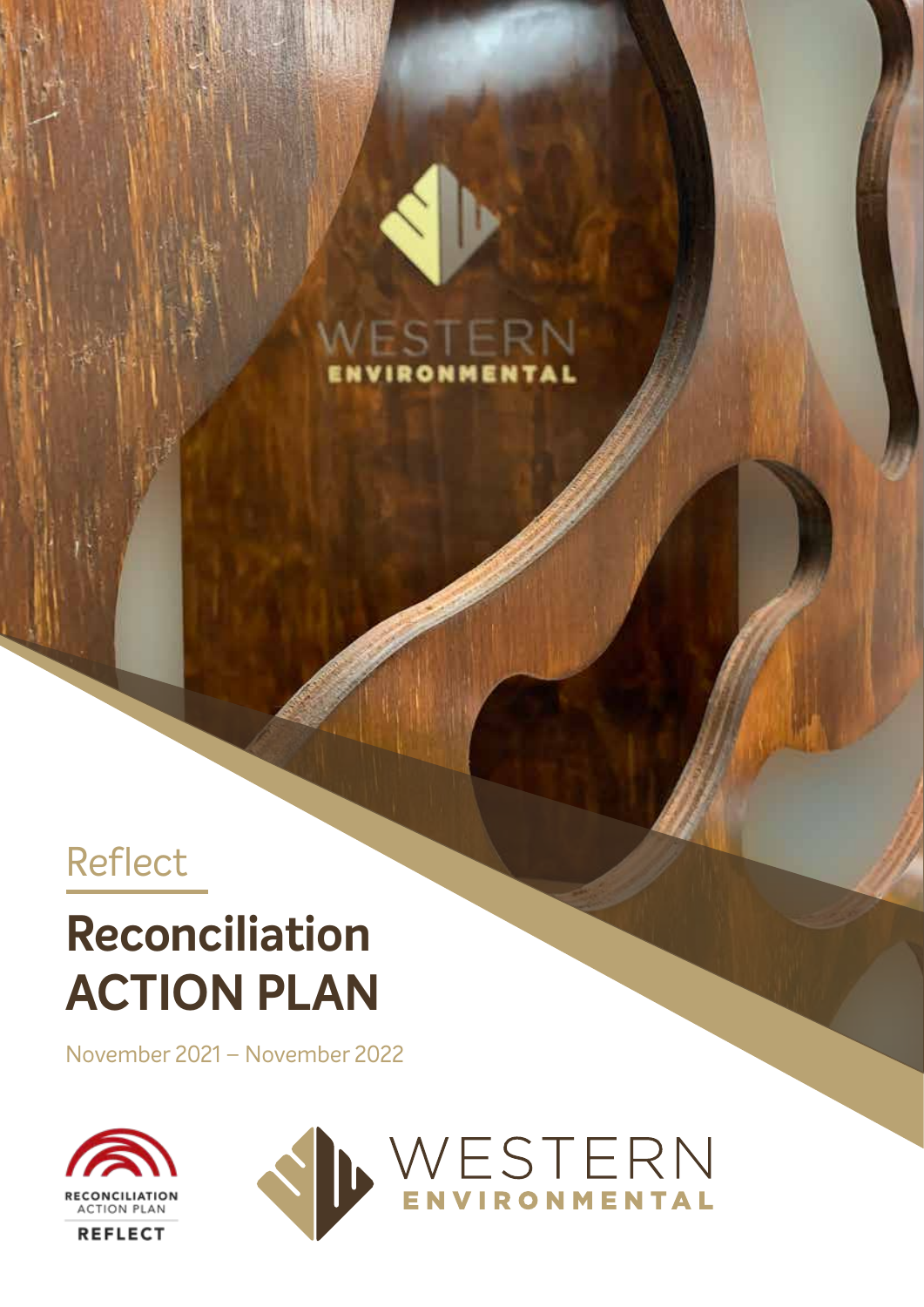

### **Reflect RAP**

#### **CEO STATEMENT**

Reconciliation Australia welcomes Western Environmental to the Reconciliation Action Plan (RAP) program with the formal endorsement of its inaugural Reflect RAP.

Western Environmental joins a network of more than 1,100 corporate, government, and not-forprofit organisations that have made a formal commitment to reconciliation through the RAP program.

Since 2006, RAPs have provided a framework for organisations to leverage their structures and diverse spheres of influence to support the national reconciliation movement. The program's potential for impact is greater than ever, with over 2.3 million people now working or studying in an organisation with a RAP.

#### THE FOUR RAP TYPES:

#### *- Reflect, Innovate, Stretch and Elevate -*

allow RAP partners to continuously develop and strengthen reconciliation commitments in new ways. This Reflect RAP will lay the foundations, priming the workplace for future RAPs and reconciliation initiatives.

The RAP program's strength is its framework of relationships, respect, and opportunities, allowing an organisation to strategically set its reconciliation commitments in line with its own business objectives, for the most effective outcomes.



These outcomes contribute towards the five dimensions of reconciliation: race relations; equality and equity; institutional integrity; unity; and historical acceptance.

It is critical to not only uphold all five dimensions of reconciliation, but also increase awareness of Aboriginal and Torres Strait Islander cultures, histories, knowledge, and leadership across all sectors of Australian society.

This Reflect RAP enables Western Environmental to deepen its understanding of its sphere of influence and the unique contribution it can make to lead progress across the five dimensions. Getting these first steps right will ensure the sustainability of future RAPs and reconciliation initiatives, and provide meaningful impact toward Australia's reconciliation journey.

Congratulations Western Environmental, welcome to the RAP program, and I look forward to following your reconciliation journey in the years to come.

**Karen Mundine CHIEF EXECUTIVE OFFICER** *Reconciliation Australia*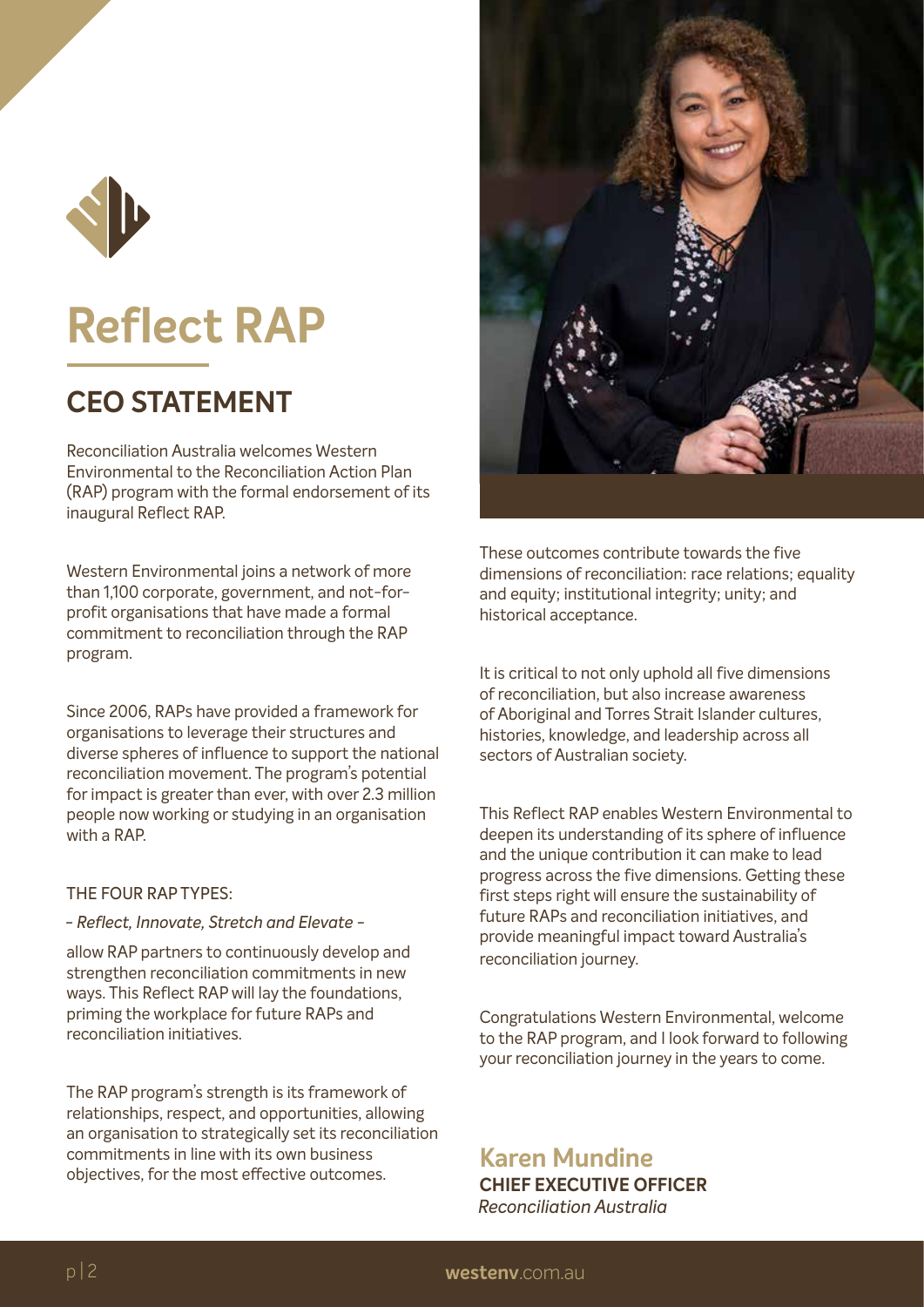

We acknowledge the Traditional Custodians of the Country on which our offices are present, the Whadjuk people of the Noongar Nation and the Bunurong Boon Wurrung and Wurundjeri Woi Wurrung peoples of the Eastern Kulin Nation, as well as the Traditional Owners of Country throughout Australia. We recognise their continuing connection to land, waters and Culture. We pay our respects to their Elders past, present and emerging.

Western Environmental acknowledges Aboriginal and Torres Strait Islander peoples as the First Peoples of this Country and the Traditional Custodians of the land. As such, we feel compelled to contribute to reconciliation in Australia.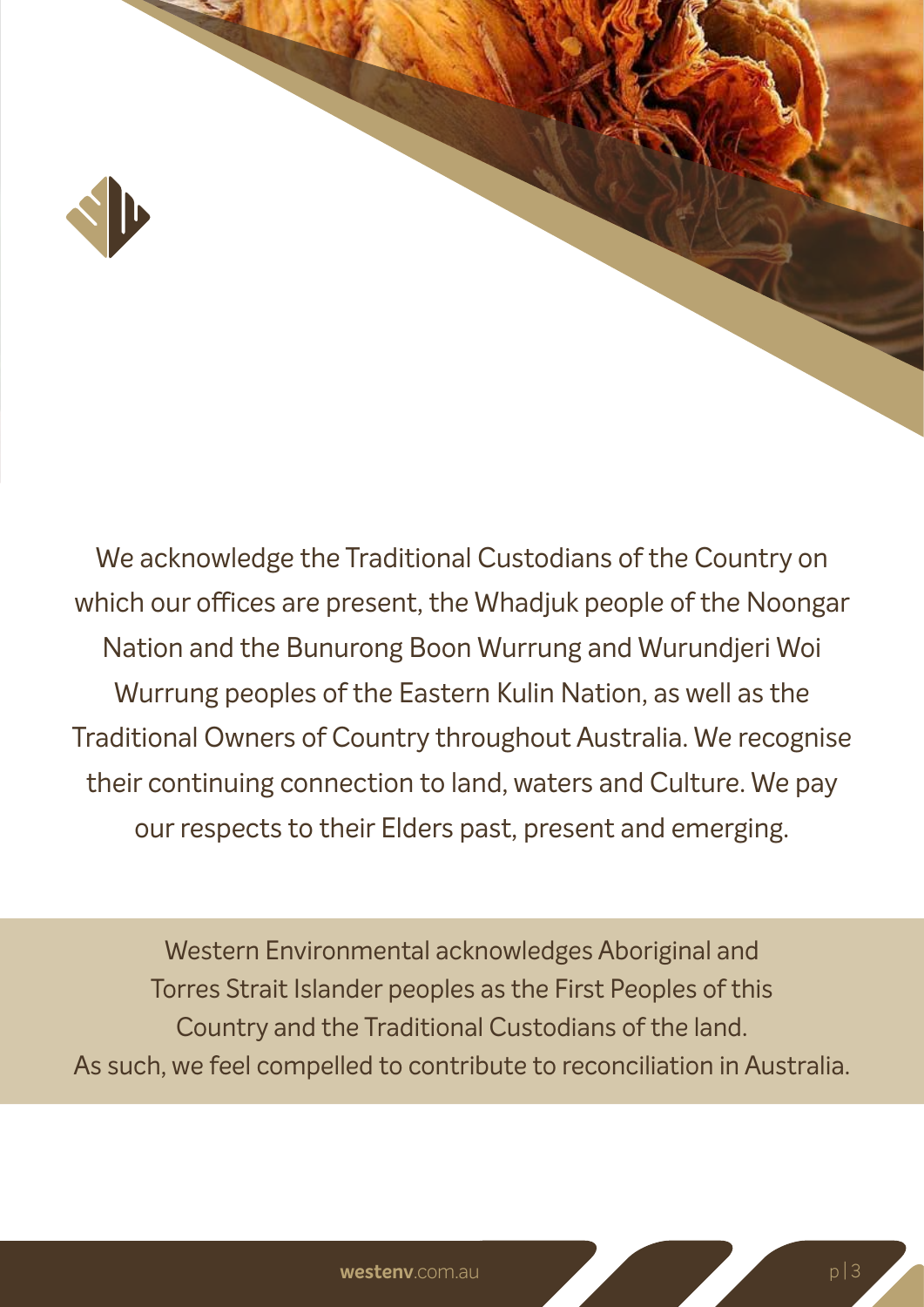

#### **Our Business**

*Our core business is the provision of specialist environmental consultancy services in the field of contaminated land and groundwater assessment, management and remediation. Our geographic reach is predominantly within Australia, however we do deliver services internationally.*

We employ 30 staff across two offices in Perth, Western Australia and Melbourne, Victoria

Currently our organisation has no staff that identify as Aboriginal or Torres Strait Islander people. However, Western Environmental is committed to increasing representation within our workplace and field of expertise; Environmental Science.

We have noted reduced Aboriginal and Torres Strait Islander talent in scientific fields and are currently collaborating with Origin Project Management (OriginPM) to offer a training program.

The program includes:

- Funding for all tertiary fees, a guaranteed weekly stipend and an Aboriginal mentor from OriginPM, to assist in completion of TAFE qualifications required for Environmental Technician roles.
- Fully paid on the job training and mentoring from Western Environmental.

Through this program we hope to build strong, lasting relationships which led to increased employment of Aboriginal and Torres Strait Islander talent in our business.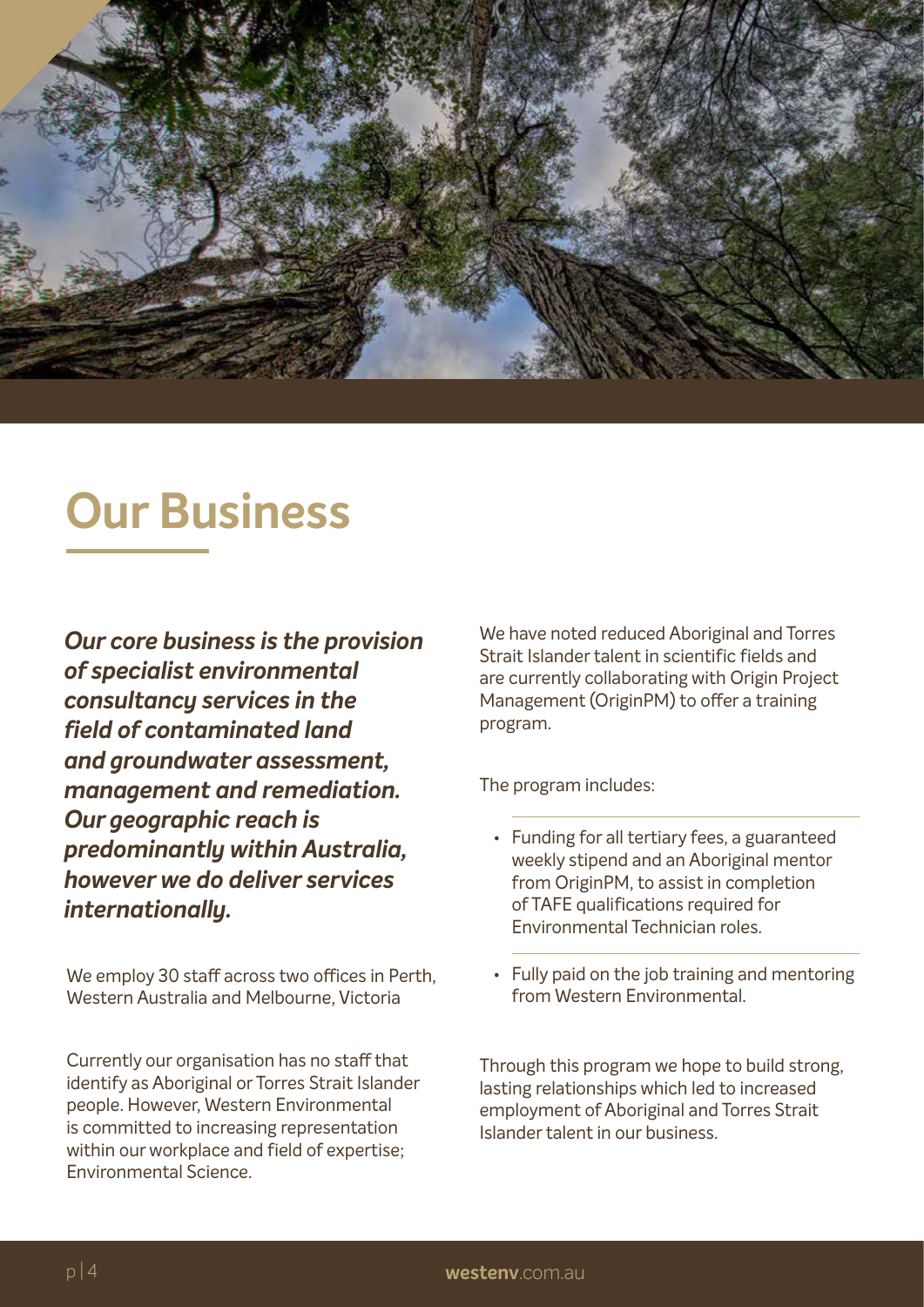

### **Values**



**KNOWLEDGE/ WISDOM** 

Excellence in environmental awareness, safety and innovation, quality/reputation, improvement.



**INTEGRITY** 

Honesty, trust, loyalty, reliability, committed.

# **Mission**

We facilitate high quality bespoke outcomes and innovative solutions.

We do this by leveraging our technical expertise and building trusted relationships with informed clients and stakeholders.





Fulfilled & engaged employees, contribution to the community with Western Environmental, balance, sustainability, security.

## **Vision**

We are extraordinary consultants who protect and enhance the environment and value community.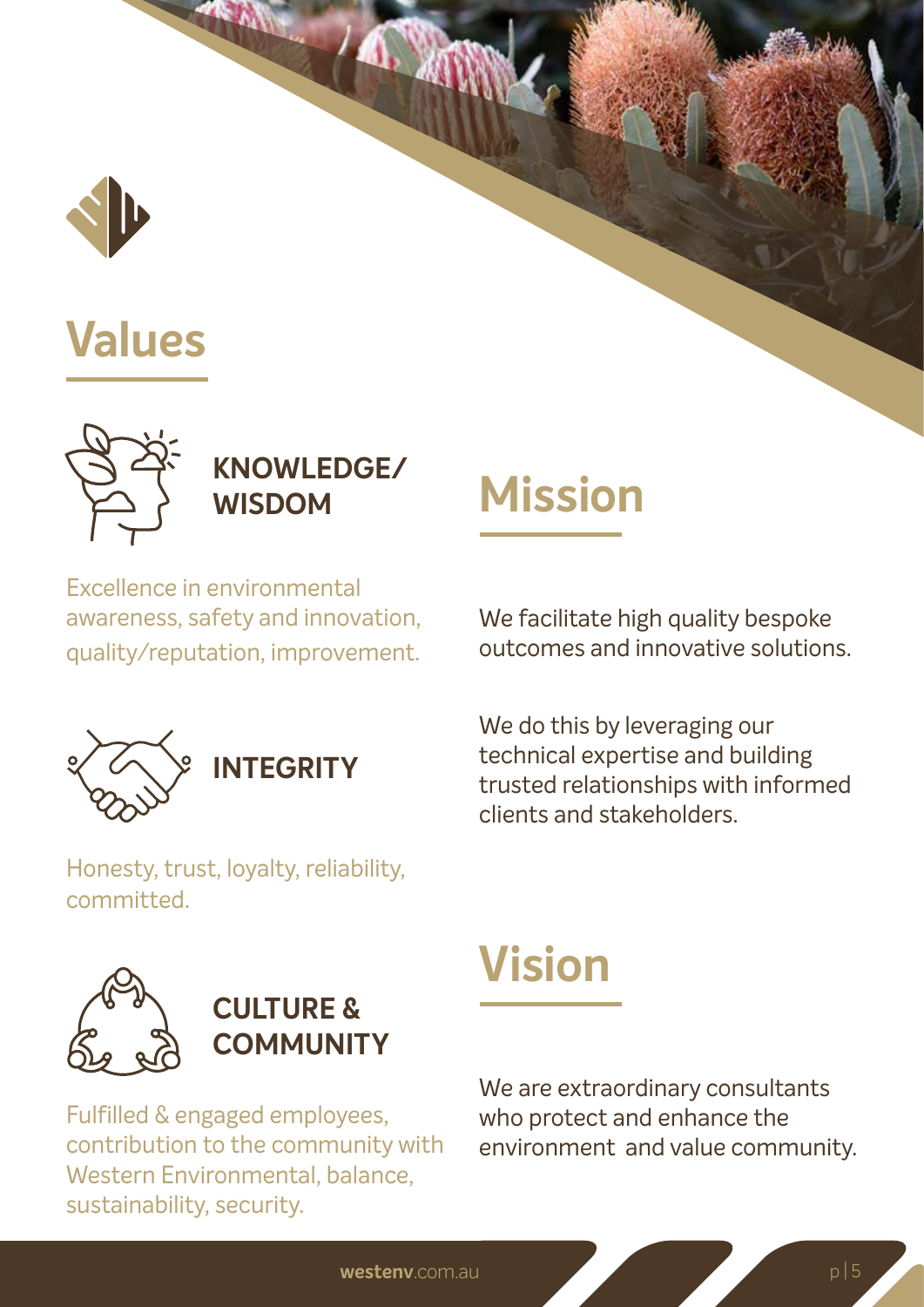

### **Our RAP**

Western Environmental acknowledges Aboriginal and Torres Strait Islander peoples as the First Peoples of this country and the Traditional Custodians of the land. As such, we feel compelled to contribute to reconciliation in Australia.

Western Environmental's vision for reconciliation is for equity and respect, whereby non-Indigenous Australians work alongside Aboriginal and Torres Strait Islander peoples to create opportunities for First Nations peoples.

To support this vision and begin the company's reconciliation journey, Western Environmental has committed to developing this Reflect Reconciliation Action Plan (RAP).

Through this commitment we hope to:

- Strengthen our current workplace culture.
- Increase our knowledge and understanding of Aboriginal and Torres Strait Islander Cultures, perspectives, histories, and experiences.
- Cultivate meaningful, respectful relationships with Aboriginal and Torres Strait Islander peoples.
- Lay the internal foundations for the company to contribute to reconciliation in a structured, relevant and sustainable way.

We will adopt a place-based approach to implement this RAP, focusing on the communities in which our offices are present; Perth/ Boorloo and Melbourne/ Naarm. A Working Group, comprised of staff from both offices, has been formed to oversee the execution of this RAP and to drive genuine, meaningful relationships with Aboriginal and Torres Strait Islander peoples. We understand that respectful relationships will be critical to achieving sustainable and mutually beneficial outcomes, and to progressing our reconciliation journey.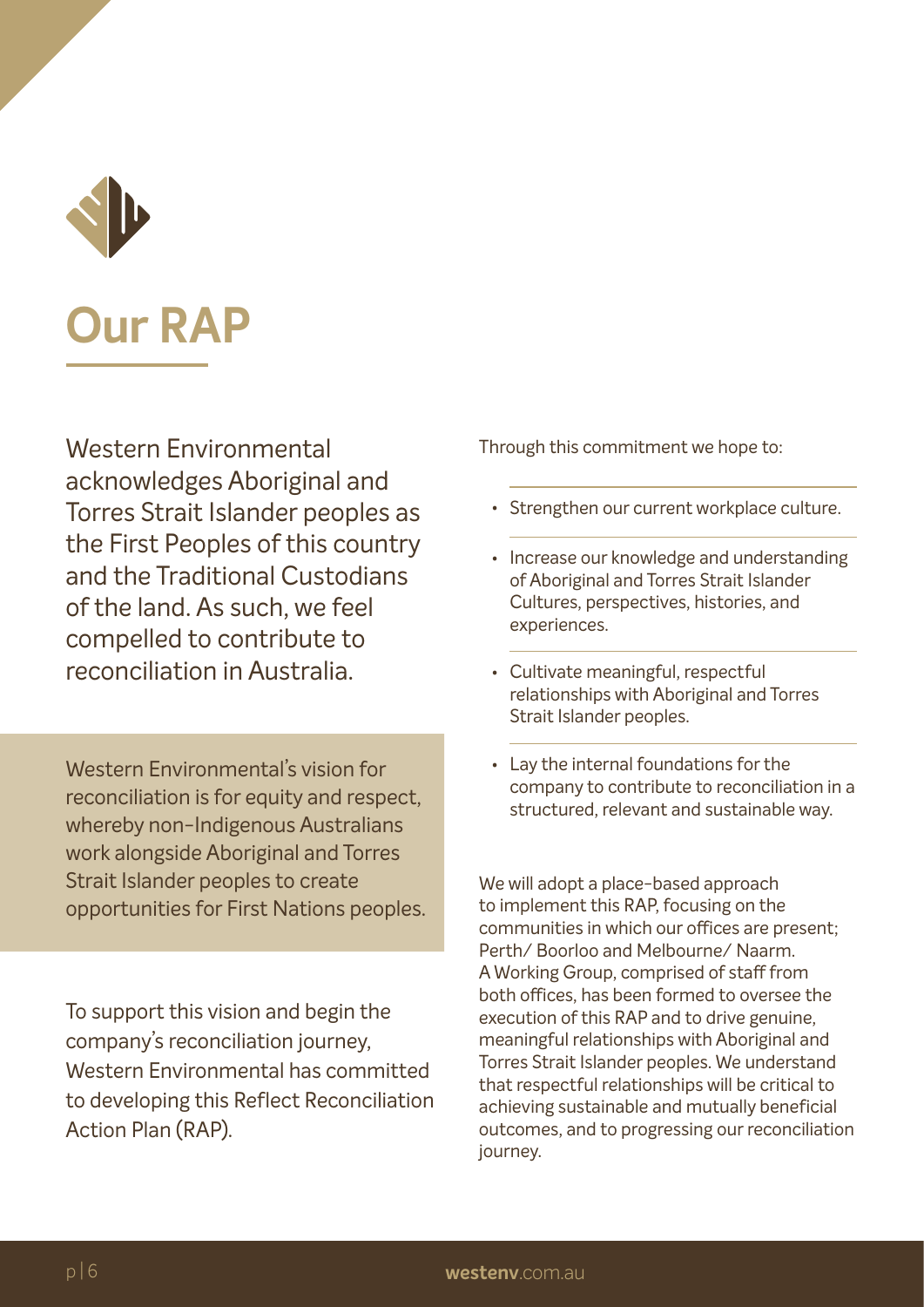

### **Our Partnerships**

#### **CURRENT ACTIVITES**

Western Environmental and its staff are already engaged in some relevant activities, these include:

- Developing and using an Acknowledgement of Country in significant meetings, on our website and in staff email signatures.
- Providing professional development opportunities for staff, including Cultural Awareness Training and RAP information sessions provided by Reconciliation Australia or Reconciliation WA.
- Seeking to increase representation of Aboriginal and Torres Strait Islander peoples in our Company, including partnerships with Supply Nation Certified companies and training opportunities for Aboriginal and Torres Strait Islander peoples.
- Prioritising Procurement Pathways in our Supply Chain, including using the Supply Nation website to find:

• Companies offering services we use internally (i.e. companies that supply Personnel Protective Equipment).

• Companies offering complementary services, with whom we can collaborate with.

- Engagement in activities which celebrate Aboriginal and Torres Strait Islander Cultures, including participation in external National Reconciliation Week events and holding an internal NAIDOC Week morning tea with Supply Nation Certified partner companies.
- Researching who's land we are on. Our staff conduct field surveys through Australia, and the Perth office currently displays the AIATSIS Map of Indigenous Australia to provide information on the Traditional Custodians of the land on which are working.
- Sharing resources to increase our understanding and knowledge of Aboriginal and Torres Strait Islander Cultures, perspectives, histories and experiences including books, movies, programming, news articles and content on social media authored by Aboriginal and Torres Strait Islander peoples. •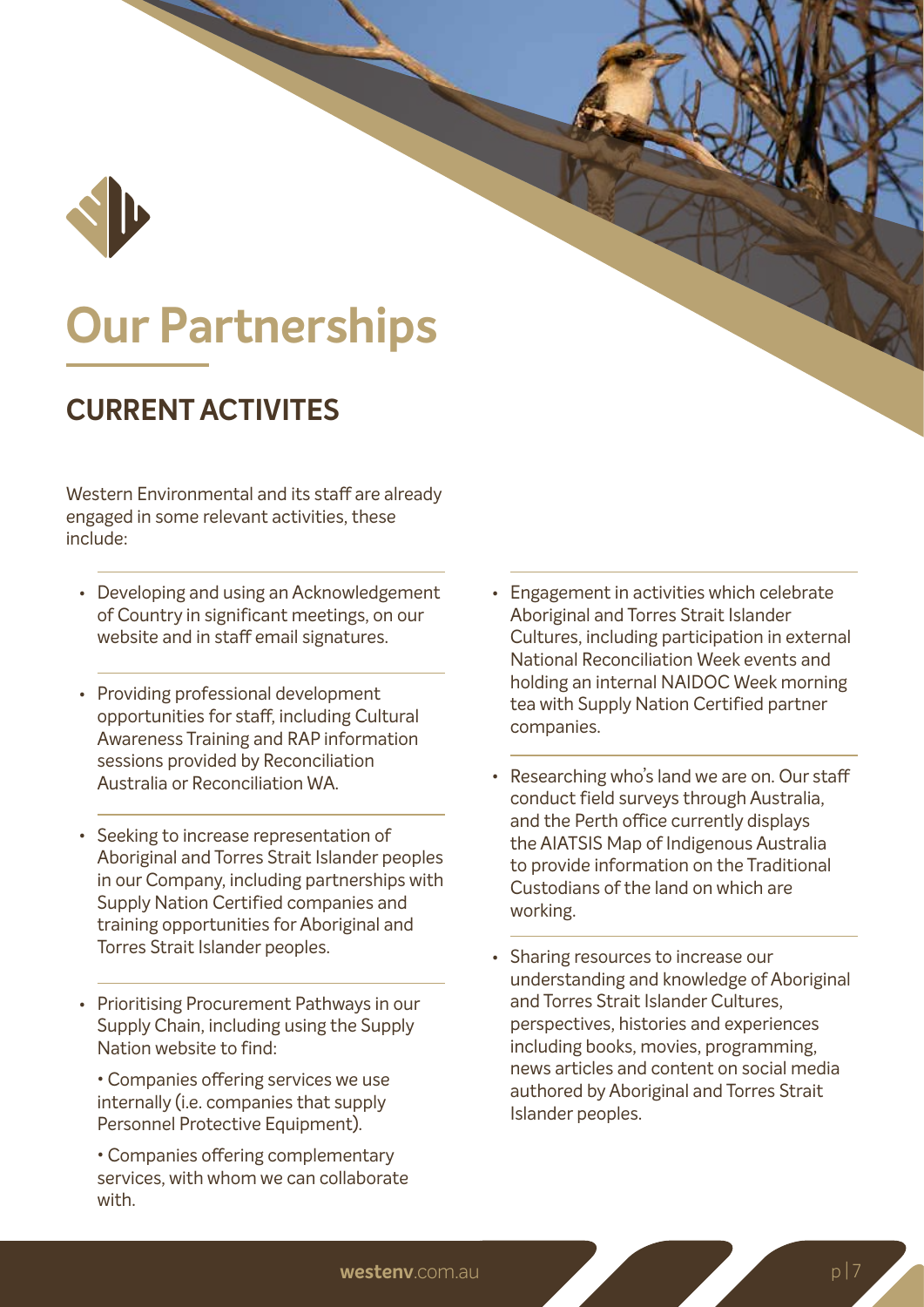

#### Relationships

| <b>ACTION</b>                                                                         | <b>DELIVERABLE</b>                                                                                                                                    | <b>TIMELINE</b>       | <b>RESPONSIBILITY</b>                                   |
|---------------------------------------------------------------------------------------|-------------------------------------------------------------------------------------------------------------------------------------------------------|-----------------------|---------------------------------------------------------|
| Establish and<br>strengthen<br>mutually beneficial<br>relationships with              | · Identify Aboriginal and Torres Strait<br>Islander stakeholders and organisations<br>within our local area or sphere of<br>influence.                | January, 2022         | <b>Environmental Scientist</b><br>(Perth and Melbourne) |
| Aboriginal and<br><b>Torres Strait Islander</b><br>stakeholders and<br>organisations. | · Research best practice and principles<br>that support partnerships with<br>Aboriginal and Torres Strait Islander<br>stakeholders and organisations. | January, 2022         | Managing Director                                       |
| <b>Build relationships</b><br>through celebrating<br>National                         | • Circulate Reconciliation Australia's<br>NRW resources and reconciliation<br>materials to our staff.                                                 | $May - June,$<br>2022 | <b>RAP Champion</b>                                     |
| <b>Reconciliation Week</b><br>(NRW).                                                  | • RAP Working Group members to<br>participate in an external NRW event.                                                                               | May - June,<br>2022   | Administrative Assistant                                |
|                                                                                       | • Encourage and support staff and<br>senior leaders to participate in at least<br>one external event to recognise and<br>celebrate NRW.               | May - June,<br>2022   | <b>Managing Director</b>                                |
| Promote reconciliation<br>through our sphere of                                       | • Communicate our commitment to<br>reconciliation to all staff.                                                                                       | November, 2021        | Managing Director                                       |
| influence.                                                                            | · Identify external stakeholders that our<br>organisation can engage with on our<br>reconciliation journey.                                           | November, 2021        | <b>Environmental Scientist</b><br>(Perth and Melbourne) |
|                                                                                       | · Identify RAP and other like-minded<br>organisations that we could approach<br>to collaborate with on our reconciliation<br>journey.                 | March, 2022           | <b>Environmental Scientist</b><br>(Perth and Melbourne) |
| Promote positive race<br>relations through                                            | · Research best practice and policies<br>in areas of race relations and anti-                                                                         | January, 2022         | <b>RAP Champion</b>                                     |
| anti-discrimination<br>strategies.                                                    | discrimination.<br>• Conduct a review of HR policies and<br>procedures to identify existing anti-<br>discrimination provisions, and future<br>needs.  | January 2022          | <b>Quality Systems Manager</b>                          |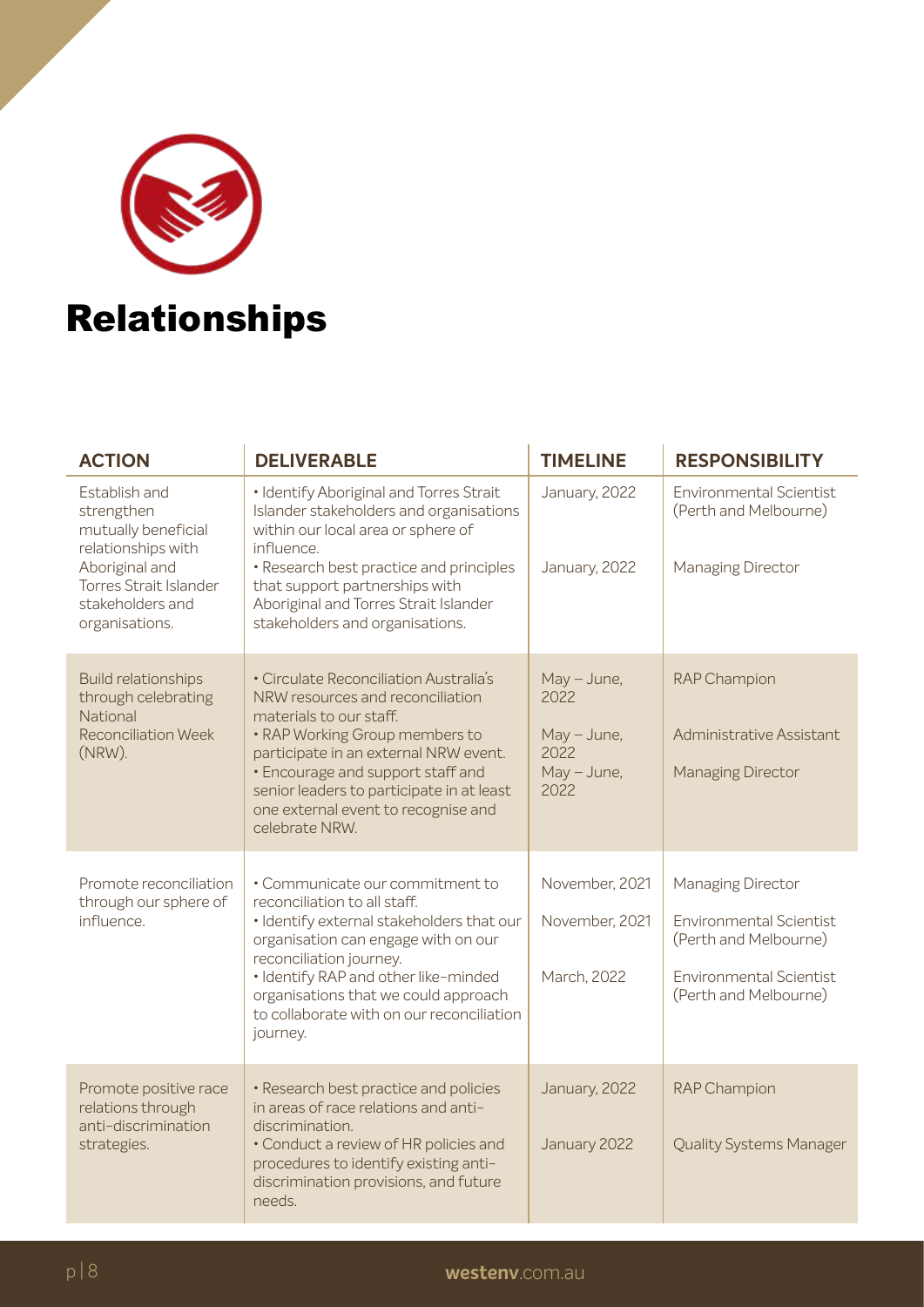

| <b>ACTION</b>                                                                                                                                                                       | <b>DELIVERABLE</b>                                                                                                                                                                                                                                                                                                                         | <b>TIMELINE</b>              | <b>RESPONSIBILITY</b>                                                               |
|-------------------------------------------------------------------------------------------------------------------------------------------------------------------------------------|--------------------------------------------------------------------------------------------------------------------------------------------------------------------------------------------------------------------------------------------------------------------------------------------------------------------------------------------|------------------------------|-------------------------------------------------------------------------------------|
| Increase<br>understanding, value<br>and recognition<br>of Aboriginal and<br>Torres Strait Islander<br>cultures, histories,<br>knowledge and rights<br>through cultural<br>learning. | • Develop a business case for<br>increasing understanding, value and<br>recognition of Aboriginal and Torres<br>Strait Islander cultures, histories,<br>knowledge and rights within our<br>organisation.<br>• Conduct a review of cultural<br>learning needs within our<br>organisation.                                                   | June, 2022<br>January, 2022  | Managing Director<br>RAP Champion                                                   |
| Demonstrate respect<br>to Aboriginal and<br><b>Torres Strait Islander</b><br>peoples by observing<br>cultural protocols.                                                            | • Develop an understanding of<br>the local Traditional Owners or<br>Custodians of the lands and waters<br>within our organisation's operational<br>area.<br>· Increase staff's understanding<br>of the purpose and significance<br>behind cultural protocols, including<br>Acknowledgement of Country and<br>Welcome to Country protocols. | March, 2022<br>January, 2022 | <b>Environmental Scientist</b><br>(Perth and Melbourne)<br><b>Managing Director</b> |
| Build respect for<br>Aboriginal and<br><b>Torres Strait Islander</b><br>cultures and histories<br>by celebrating<br>NAIDOC Week.                                                    | • Raise awareness and share<br>information amongst our staff about<br>the meaning of NAIDOC Week.                                                                                                                                                                                                                                          | <b>July, 2022</b>            | <b>Quality Systems</b><br>Manager                                                   |
|                                                                                                                                                                                     | · Introduce our staff to NAIDOC<br>Week by promoting external events in<br>our local area.                                                                                                                                                                                                                                                 | <b>July, 2022</b>            | <b>Quality Systems</b><br>Manager                                                   |
|                                                                                                                                                                                     | • RAP Working Group to participate in<br>an external NAIDOC Week event.                                                                                                                                                                                                                                                                    | <b>July, 2022</b>            | Managing Director                                                                   |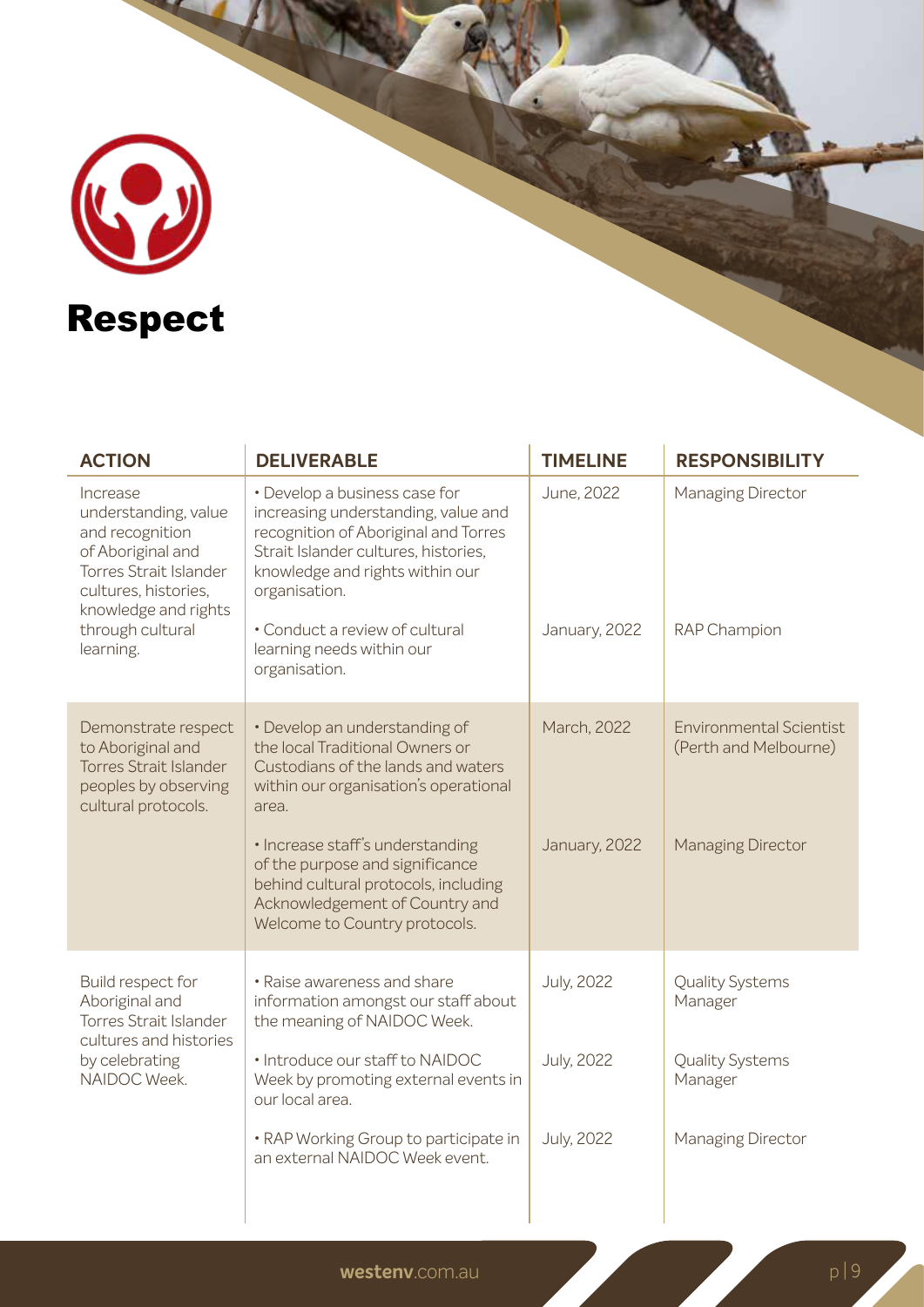

| <b>ACTION</b>                                                                                                                                             | <b>DELIVERABLE</b>                                                                                                                                                  | <b>TIMELINE</b>    | <b>RESPONSIBILITY</b>    |
|-----------------------------------------------------------------------------------------------------------------------------------------------------------|---------------------------------------------------------------------------------------------------------------------------------------------------------------------|--------------------|--------------------------|
| Improve employment<br>outcomes by<br>increasing Aboriginal<br>and Torres Strait<br>Islander recruitment,<br>retention and<br>professional<br>development. | • Develop a business case for<br>Aboriginal and Torres Strait Islander<br>employment within our organisation.                                                       | June, 2022         | Managing Director        |
|                                                                                                                                                           | · Build understanding of current<br>Aboriginal and Torres Strait<br>Islander staffing to inform future<br>employment and professional<br>development opportunities. | <b>July, 2022</b>  | Managing Director        |
| Increase Aboriginal<br>and Torres Strait<br>Islander supplier<br>diversity to support<br>improved economic                                                | • Develop a business case for<br>procurement from Aboriginal<br>and Torres Strait Islander owned<br>businesses.                                                     | September,<br>2022 | <b>Managing Director</b> |
| and social outcomes.                                                                                                                                      | · Investigate Supply Nation<br>membership.                                                                                                                          | September,<br>2022 | Administrative Assistant |
|                                                                                                                                                           |                                                                                                                                                                     |                    |                          |
|                                                                                                                                                           |                                                                                                                                                                     |                    |                          |
|                                                                                                                                                           |                                                                                                                                                                     |                    |                          |
|                                                                                                                                                           |                                                                                                                                                                     |                    |                          |
|                                                                                                                                                           |                                                                                                                                                                     |                    |                          |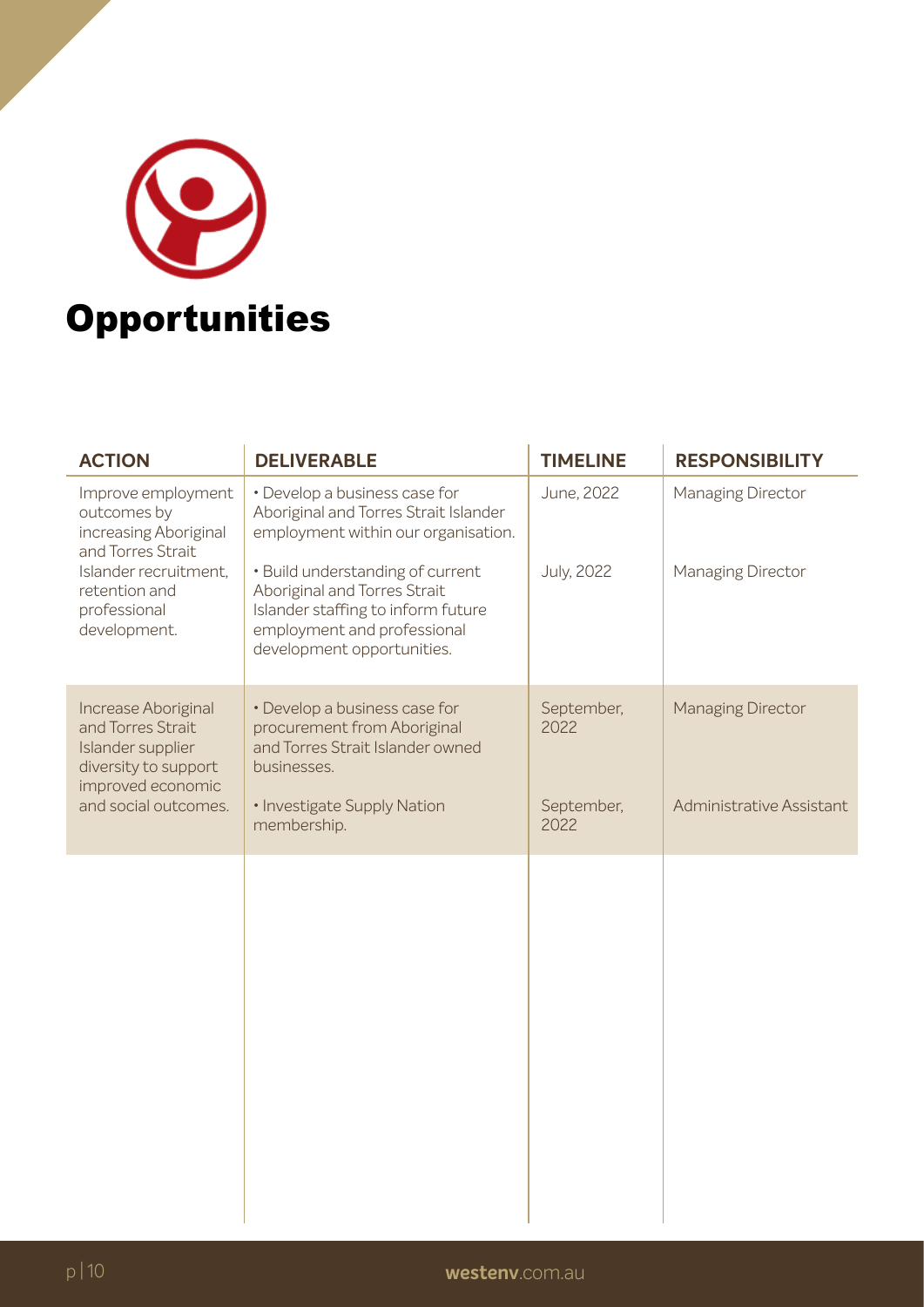# d **Governance**

| <b>ACTION</b>                                                                                                                                           | <b>DELIVERABLE</b>                                                                                          | <b>TIMELINE</b>      | <b>RESPONSIBILITY</b>             |
|---------------------------------------------------------------------------------------------------------------------------------------------------------|-------------------------------------------------------------------------------------------------------------|----------------------|-----------------------------------|
| Establish and<br>maintain an effective<br><b>RAP Working Group</b><br>(RWG) to drive<br>governance of the<br>RAP.                                       | · Maintain RWG to govern RAP<br>implementation.                                                             | Jan, June, 2022      | Administrative Assistant          |
|                                                                                                                                                         | • Draft a Terms of Reference for the<br>RWG.                                                                | November,<br>2021    | Administrative Assistant          |
|                                                                                                                                                         | · Establish Aboriginal and Torres Strait<br>Islander representation on the RWG.                             | June, 2022           | Managing Director                 |
| Provide appropriate<br>support for effective<br>implementation of<br>RAP commitments.                                                                   | • Define resource needs for RAP<br>implementation.                                                          | November,<br>2021    | <b>Quality Systems</b><br>Manager |
|                                                                                                                                                         | . Engage senior leaders in the delivery<br>of RAP commitments.                                              | November,<br>2021    | <b>Managing Director</b>          |
|                                                                                                                                                         | • Define appropriate systems and<br>capability to track, measure and<br>report on RAP commitments.          | November,<br>2021    | <b>Quality Systems</b><br>Manager |
| Build accountability<br>and transparency<br>through reporting<br>RAP achievements,<br>challenges and<br>learnings both<br>internally and<br>externally. | · Complete and submit the<br>annual RAP Impact Measurement<br>Questionnaire to Reconciliation<br>Australia. | 30 September<br>2022 | RAP Champion                      |
| Continue our<br>reconciliation journey<br>by developing our<br>next RAP.                                                                                | · Register via Reconciliation Australia's<br>website to begin developing our next<br>RAP.                   | August, 2022         | <b>Quality Systems</b><br>Manager |